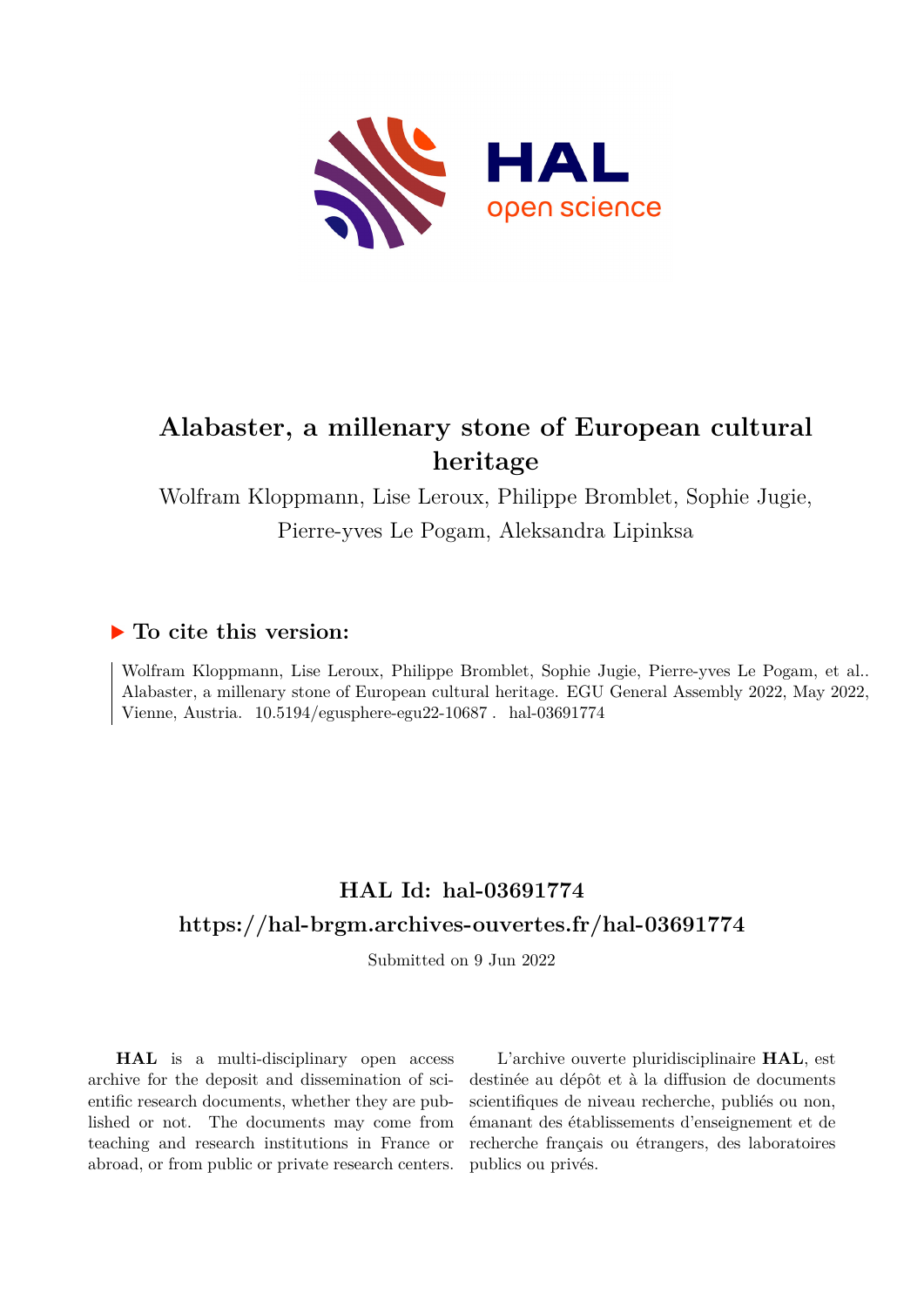

EGU22-10687 https://doi.org/10.5194/egusphere-egu22-10687 EGU General Assembly 2022 © Author(s) 2022. This work is distributed under the Creative Commons Attribution 4.0 License.



## **Alabaster, a millenary stone of European cultural heritage**

**Wolfram Kloppmann**<sup>1</sup>, Lise Leroux<sup>2</sup>, Philippe Bromblet<sup>3</sup>, Sophie Jugie<sup>4</sup>, Pierre-Yves Le Pogam<sup>4</sup>, and Aleksandra Lipinksa<sup>5</sup> <sup>1</sup>BRGM, French Geological Survey, Orléans, France 2 LRMH, CRC-USR3224, MNHN-CNRS-MCC, Champs-sur-Marne, France <sup>3</sup>CICRP Belle-de-Mai, Marseille, France <sup>4</sup>Musée du Louvre, Département des Sculptures. Paris, France <sup>5</sup>Institut für Kunstgeschichte Ludwig-Maximilians-Universität, München, Germany

Because of its ease of working in minute detail and its whiteness, gypsum alabaster was one of the preferred materials for European sculpture rivalling marble in the late Middle Ages and early modern period. Its natural deposits are spread all over Europe, from the English Midlands to the Ukraine, from the Ebro basin to Tuscany, from the Alps and the Jurassic to central Germany (Fig. 1). The close connection between natural alabaster deposits and artistic centres, which has emerged in recent work, is related to the ecological perspective currently much discussed in art history, which emphasises the convergence of nature and culture. This new approach is based on a combination of art historical, historical and natural scientific methods and has been employed in several research projects over the last decade, involving geologists, geochemists, art historians, and conservators in a network of heritage research institutions, geological surveys, and museums. Progressively, the links established by this transdisciplinary work between historical alabaster deposits and artworks outline the evolution of the networks of European "alabaster routes", of transfer of unworked stone, art, artists and technical and artistic knowledge which confers to this heritage stone a unique role in European integration.

Here we present the current state of the art on prominent historical alabaster quarries, notably in France and Germany, and research perspectives in the framework of the upcoming Franco-German Materi-A-Net project co-funded by ANR and DFG.